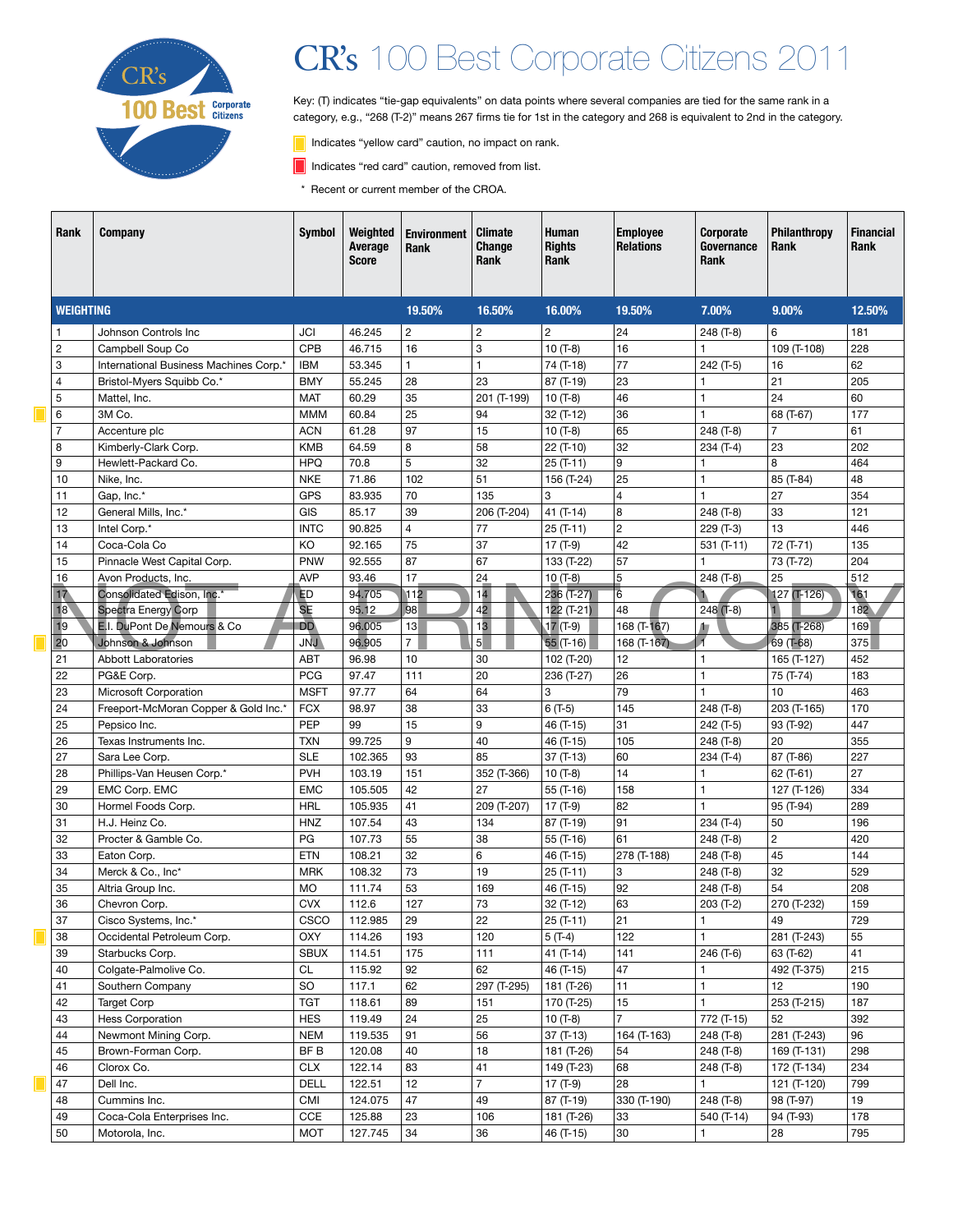

# CR's 100 Best Corporate Citizens 2011

Key: (T) indicates "tie-gap equivalents" on data points where several companies are tied for the same rank in a category, e.g., "268 (T-2)" means 267 firms tie for 1st in the category and 268 is equivalent to 2nd in the category.

- Indicates "yellow card" caution, no impact on rank.
- Indicates "red card" caution, removed from list.
- \* Recent or current member of the CROA.

| Rank             | <b>Company</b>              | <b>Symbol</b>                                                                                                            | Weighted<br>Average<br><b>Score</b> | <b>Environment</b><br>Rank                               | <b>Climate</b><br>Change<br>Rank | <b>Human</b><br><b>Rights</b><br>Rank | <b>Employee</b><br><b>Relations</b><br>Rank | Corporate<br>Governance<br><b>Rank</b> | Philanthropy<br><b>Rank</b> | <b>Financial</b><br>Rank |
|------------------|-----------------------------|--------------------------------------------------------------------------------------------------------------------------|-------------------------------------|----------------------------------------------------------|----------------------------------|---------------------------------------|---------------------------------------------|----------------------------------------|-----------------------------|--------------------------|
| <b>WEIGHTING</b> |                             |                                                                                                                          |                                     | 19.50%                                                   | 16.50%                           | 16.00%                                | 19.50%                                      | 7.00%                                  | 9.00%                       | 12.50%                   |
| 51               | McGraw-Hill Cos., Inc.      | <b>MHP</b>                                                                                                               | 128.225                             | 44                                                       | 81                               | 170 (T-25)                            | 10                                          | 248 (T-8)                              | 3                           | 476                      |
| 52               | United Parcel Service, Inc. | <b>UPS</b>                                                                                                               | 129.665                             | 18                                                       | 17                               | 156 (T-24)                            | 261 (T-185)                                 | 248 (T-8)                              | 39                          | 213                      |
| 53               | Baxter International Inc.   | <b>BAX</b>                                                                                                               | 130.205                             | 3                                                        | 12                               | 87 (T-19)                             | 64                                          | 540 (T-14)                             | 66 (T-65)                   | 460                      |
| 54               | JPMorgan Chase & Co.        | <b>JPM</b>                                                                                                               | 133.485                             | 78                                                       | 72                               | 74 (T-18)                             | 18                                          | $\mathbf{1}$                           | 40                          | 699                      |
| 55               | Staples, Inc.               | <b>SPLS</b>                                                                                                              | 133.53                              | 52                                                       | 117                              | 170 (T-25)                            | 35                                          | $\mathbf{1}$                           | 211 (T-173)                 | 408                      |
| 56               | Verizon Communications*     | VZ                                                                                                                       | 134.175                             | 105                                                      | 108                              | 74 (T-18)                             | 118                                         | $\mathbf{1}$                           | 44                          | 456                      |
| 57               | Xerox Corp XRX              | <b>XRX</b>                                                                                                               | 134.81                              | 54                                                       | 90                               | 46 (T-15)                             | 41                                          | 248 (T-8)                              | 126 (T-125)                 | 523                      |
| 58               | Walt Disney Co.             | <b>DIS</b>                                                                                                               | 136.09                              | 177                                                      | 213 (T-211)                      | $9(T-7)$                              | 34                                          | $516$ (T-10)                           | 86 (T-85)                   | 116                      |
| 59               | Dow Chemical Co.            | <b>DOW</b>                                                                                                               | 136.305                             | 71                                                       | 44                               | 22 (T-10)                             | 80                                          | 242 (T-5)                              | 221 (T-183)                 | 474                      |
| 60               | Lexmark International, Inc. | <b>LXK</b>                                                                                                               | 136.755                             | 6                                                        | 8                                | $8(T-6)$                              | 151                                         | 817 (T-16)                             | 15                          | 360                      |
| 61               | Sonoco Products Co.         | SON                                                                                                                      | 138.175                             | 50                                                       | 100                              | 149 (T-23)                            | 58                                          | 540 (T-14)                             | 215 (T-177)                 | 157                      |
| 62               | Oracle Corp.*               | ORCL                                                                                                                     | 138.57                              | 84                                                       | 336 (T-334)                      | 236 (T-27)                            | 56                                          | $\mathbf{1}$                           | 125 (T-124)                 | 54                       |
| 63               | Ford Motor Co.              | F                                                                                                                        | 139.265                             | 14                                                       | 21                               | 1                                     | 100                                         | 531 $(T-11)$                           | 11                          | 602                      |
| 64               | Life Technologies Corp      | LIFE                                                                                                                     | 141.245                             | 11                                                       | 31                               | 102 (T-20)                            | 19                                          | 913 (T-23)                             | 70 (T-69)                   | 350                      |
| 65               | State Street Corp.          | <b>STT</b>                                                                                                               | 141.455                             | 26                                                       | 88                               | 102 (T-20)                            | 27                                          | $\mathbf{1}$                           | 19                          | 788                      |
| 66               | Medtronic, Inc.             | <b>MDT</b>                                                                                                               | 143.32                              | 67                                                       | 82                               | 181 (T-26)                            | 22                                          | 203 (T-2)                              | 71 (T-70)                   | 503                      |
| 67               | Mosaic Company <sup>*</sup> | <b>MOS</b>                                                                                                               | 144.21                              | 90                                                       | 86                               | 102 (T-20)                            | 67                                          | $248(7-8)$                             | $90($ T-89)                 | 461                      |
| 68               | <b>Owens Corning</b>        | $\overline{OC}$                                                                                                          | 145.2                               | 56                                                       | 65                               | $41$ (T-14)                           | 84                                          | $540($ T-14)                           | 266 (T-228)                 | 311                      |
| 69               | Carnival Corp.              | CCL                                                                                                                      | 145.755                             | 66                                                       | 80                               | $170($ T-25)                          | 20                                          | $531(1-11)$                            | 281 (T-243)                 | 209                      |
| 70               | Conagra Foods, Inc.         | CAG                                                                                                                      | 145.905                             | 131                                                      | 26                               | $74$ (T-18)                           | 37                                          | 516 (T-10)                             | $103$ (T-102)               | 413                      |
| 71               | Lubrizol Corp.              | LZ                                                                                                                       | 146.82                              | 57                                                       | 282 (T-280)                      | 181 (T-26)                            | 99                                          | 540 (T-14)                             | 4                           | 22                       |
| 72               | Exelon Corp.                | <b>EXC</b>                                                                                                               | 148.7                               | 46                                                       | 4                                | 170 (T-25)                            | 96                                          | 248 (T-8)                              | 56                          | 566                      |
| 73               | Wisconsin Energy Corp.      | <b>WEC</b>                                                                                                               | 149.29                              | 124                                                      | 315 (T-313)                      | 170 (T-25)                            | 85                                          | $\mathbf{1}$                           | 181 (T-143)                 | 104                      |
| 74               | Entergy Corp.               | <b>ETR</b>                                                                                                               | 149.59                              | 139                                                      | 87                               | 74 (T-18)                             | 132                                         | $\mathbf{1}$                           | 22                          | 548                      |
| 75               | Darden Restaurants, Inc.    | DRI                                                                                                                      | 152.41                              | 168                                                      | 144                              | 236 (T-27)                            | 119                                         | 248 (T-8)                              | 91 (T-90)                   | 75                       |
| 76               | International Paper Co.     | IP                                                                                                                       | 153.08                              | 22                                                       | 68                               | 102 (T-20)                            | 172 (T-169)                                 | 229 (T-3)                              | 102 (T-101)                 | 500                      |
| 77               | Applied Materials Inc.      | <b>AMAT</b>                                                                                                              | 153.395                             | 21                                                       | 47                               | 22 (T-10)                             | 175 (T-170)                                 | 516 (T-10)                             | 67 (T-66)                   | 494                      |
| 78               | Weyerhaeuser Co.            | <b>WY</b>                                                                                                                | 153.405                             | 77                                                       | 50                               | $10(T-8)$                             | 95                                          | 540 (T-14)                             | 26                          | 559                      |
| 79               | Norfolk Southern Corp.      | <b>NSC</b>                                                                                                               | 158.2                               | 80                                                       | 142                              | 181 (T-26)                            | 134                                         | 540 (T-14)                             | 167 (T-129)                 | 90                       |
| 80               | Boeing Co. BA               | BA                                                                                                                       | 158.735                             | 72                                                       | 63                               | 64 (T-17)                             | 278 (T-188)                                 | $\mathbf{1}$                           | 17                          | 546                      |
| 81               | Union Pacific Corp.         | <b>UNP</b>                                                                                                               | 160.595                             | 160                                                      | 302 (T-300)                      | 181 (T-26)                            | 220 (T-182)                                 | $\mathbf{1}$                           | 14                          | 51                       |
| 82               | Sempra Energy               | <b>SRE</b>                                                                                                               | 161.175                             | 143                                                      | 136                              | 236 (T-27)                            | 38                                          | $\mathbf{1}$                           | 79                          | 468                      |
| 83               | Dominion Resources Inc      | D                                                                                                                        | 161.945                             | 123                                                      | 43                               | 236 (T-27)                            | 69                                          | 248 (T-8)                              | 81 (T-80)                   | 440                      |
| 84               | Sigma-Aldrich Corp.         | SIAL                                                                                                                     | 163.21                              | 128                                                      | 249 (T-247)                      | 170 (T-25)                            | 175 (T-170)                                 | 248 (T-8)                              | 97 (T-96)                   | 78                       |
| 85               | Whirlpool Corp.             | <b>WHR</b>                                                                                                               | 164.025                             | 31                                                       | 28                               | 64 (T-17)                             | 262 (T-186)                                 | 817 (T-16)                             | 101 (T-100)                 | 206                      |
| 86               | AT&T, Inc.*                 | T                                                                                                                        | 164.825                             | 195                                                      | 163                              | 87 (T-19)                             | 140                                         | $\mathbf{1}$                           | 36                          | 443                      |
| 87               | Sherwin-Williams Co.        | <b>SHW</b>                                                                                                               | 165.04                              | 136                                                      | 148                              | 236 (T-27)                            | 128                                         | $\mathbf{1}$                           | 459 (T-342)                 | 80                       |
| 88               | Advanced Micro Devices Inc. | AMD                                                                                                                      | 165.765                             | 20                                                       | 107                              | 74 (T-18)                             | 83                                          | 248 (T-8)                              | 55                          | 751                      |
| 89               | Symantec Corp.*             | <b>SYMC</b>                                                                                                              | 166.44                              | 96                                                       | 79                               | 74 (T-18)                             | 130                                         | 1                                      | 170 (T-132)                 | 657                      |
| 90               | Albemarle Corp.*            | <b>ALB</b>                                                                                                               | 166.44                              | 51                                                       | 233 (T-231)                      | 236 (T-27)                            | 86                                          | 248 (T-8)                              | 399 (T-282)                 | 82                       |
| 91               | Xcel Energy, Inc.           | <b>XEL</b>                                                                                                               | 166.48                              | 49                                                       | 99                               | 236 (T-27)                            | 236 (T-183)                                 | 248 (T-8)                              | 205 (T-167)                 | 168                      |
| 92               | <b>Mckesson Corporation</b> | <b>MCK</b>                                                                                                               | 167.335                             | 138                                                      | 235 (T-233)                      | 236 (T-27)                            | 78                                          | 248 (T-8)                              | 123 (T-122)                 | 162                      |
| 93               | General Electric Co.        | GE                                                                                                                       | 170.52                              | 134                                                      | 146                              | 55 (T-16)                             | 116                                         |                                        | 184 (T-146)                 | 578                      |
| 94               | Ball Corp. BLL              | <b>BLL</b>                                                                                                               | 170.9                               | 69                                                       | 125                              | 133 (T-22)                            | 62                                          | 836 (T-22)                             | 427 (T-310)                 | 52                       |
| 95               | Wal-Mart Stores, Inc.       | <b>WMT</b>                                                                                                               | 172.74                              | 185                                                      | 46                               | 236 (T-27)                            | 260 (T-184)                                 | 248 (T-8)                              | 82 (T-81)                   | 127                      |
| 96               | TJX Companies, Inc.         | <b>XLT</b>                                                                                                               | 172.76                              | 276(T-273)                                               | 258 (T-256)                      | 236 (T-27)                            | 40                                          | 248 (T-8)                              | 105 (T-104)                 | 32                       |
| 97               | Duke Energy Corp.           | <b>DUK</b>                                                                                                               | 173.93                              | 76                                                       | 265 (T-263)                      | 156 (T-24)                            | 29                                          | 478 (T-9)                              | 9                           | 404                      |
| 98               | Citigroup Inc               | C                                                                                                                        | 174.12                              | 33                                                       | 16                               | 17 (T-9)                              | $\mathbf{1}$                                | 540 (T-14)                             | 37                          | 968 (T-967)              |
| 99               | DTE Energy Co.              | <b>DTE</b>                                                                                                               | 175.045                             | 163                                                      | 97                               | 236 (T-27)                            | 94                                          | $516$ (T-10)                           | 88 (T-87)                   | 217                      |
| 100              | Alcoa Inc.*                 | AA                                                                                                                       | 176.53                              | 30                                                       | 11                               | $6(T-5)$                              | 55                                          | 540 (T-14)                             | 182 (T-144)                 | 824                      |
| Allergan         |                             |                                                                                                                          |                                     | In Sept 2010 Allergan plead guilty to misbranding Botox. |                                  |                                       |                                             |                                        |                             |                          |
|                  | Exxon Mobil Corp.           | In Oct 2009 Exxon Mobil was found liable for contaminating groundwater in New York City.                                 |                                     |                                                          |                                  |                                       |                                             |                                        |                             |                          |
| Pfizer           |                             | Red-carded in 2009 for a \$2.3B fine after pleading guilty to a felony violation for promoting off-label uses of Bextra. |                                     |                                                          |                                  |                                       |                                             |                                        |                             |                          |